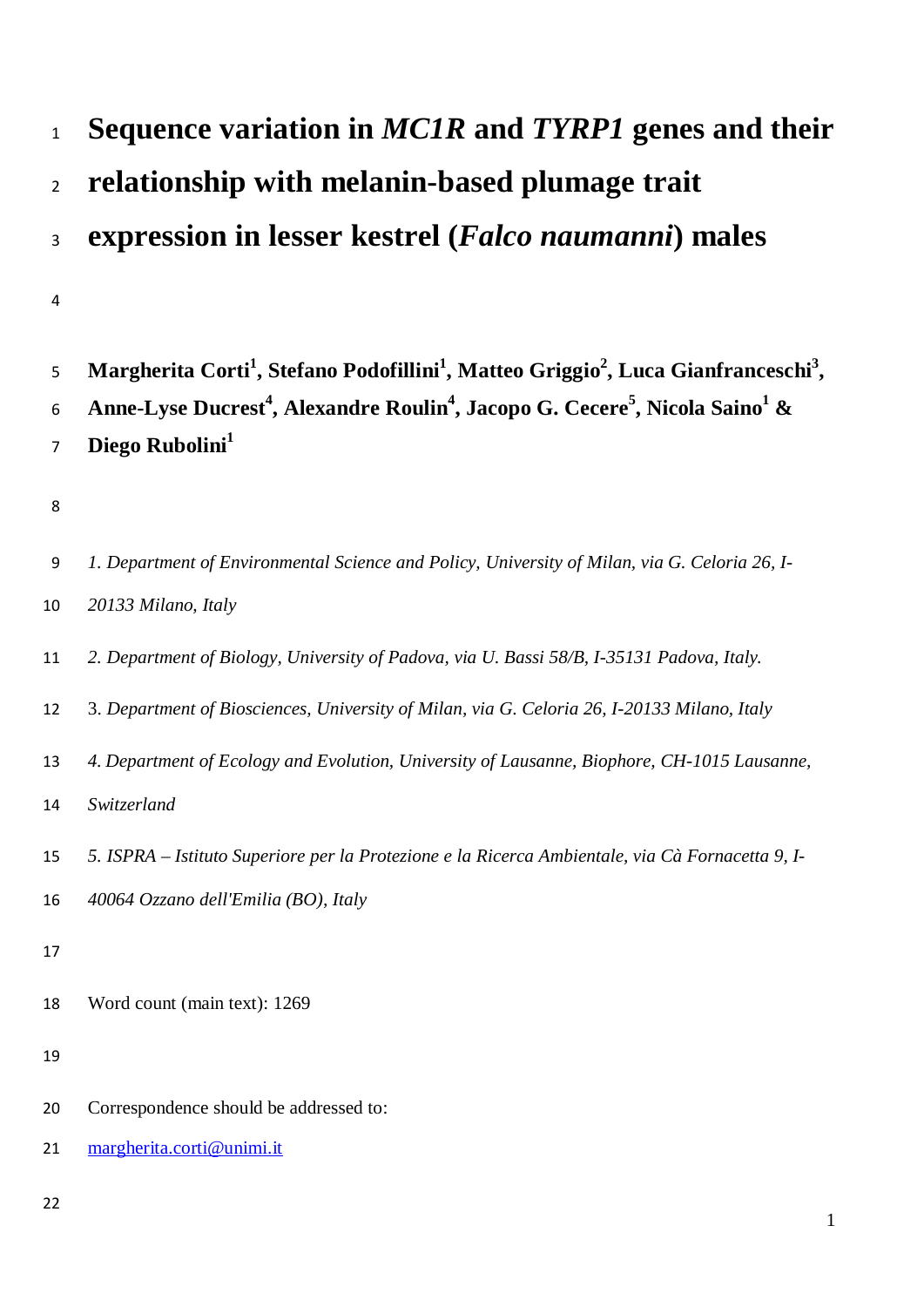## **Summary**

 Lesser kestrel males display inter-individual variation in melanin-based plumage traits, like ventral plumage colouration and breast/underwing spottiness. We explored whether such plumage variation was associated with sequence variation at *MC1R* and *TYRP1*, two genes involved in the melanogenesis pathway. No statistically significant associations between single-nucleotide 28 mutations and male plumage traits emerged, though in some cases very rare  $(< 2 %)$  homozygous mutated individuals displayed extreme plumage phenotypes. Hence, large inter-individual male lesser kestrel plumage variation, which is consistent between years and partly age-related, was only marginally related to untranslated region and coding sequence variation at *MC1R* and *TYRP1*. 

#### **Keywords**

 Falconidae, genotype-phenotype associations, melanogenesis pathway, plumage melanisation, SNP, rare variants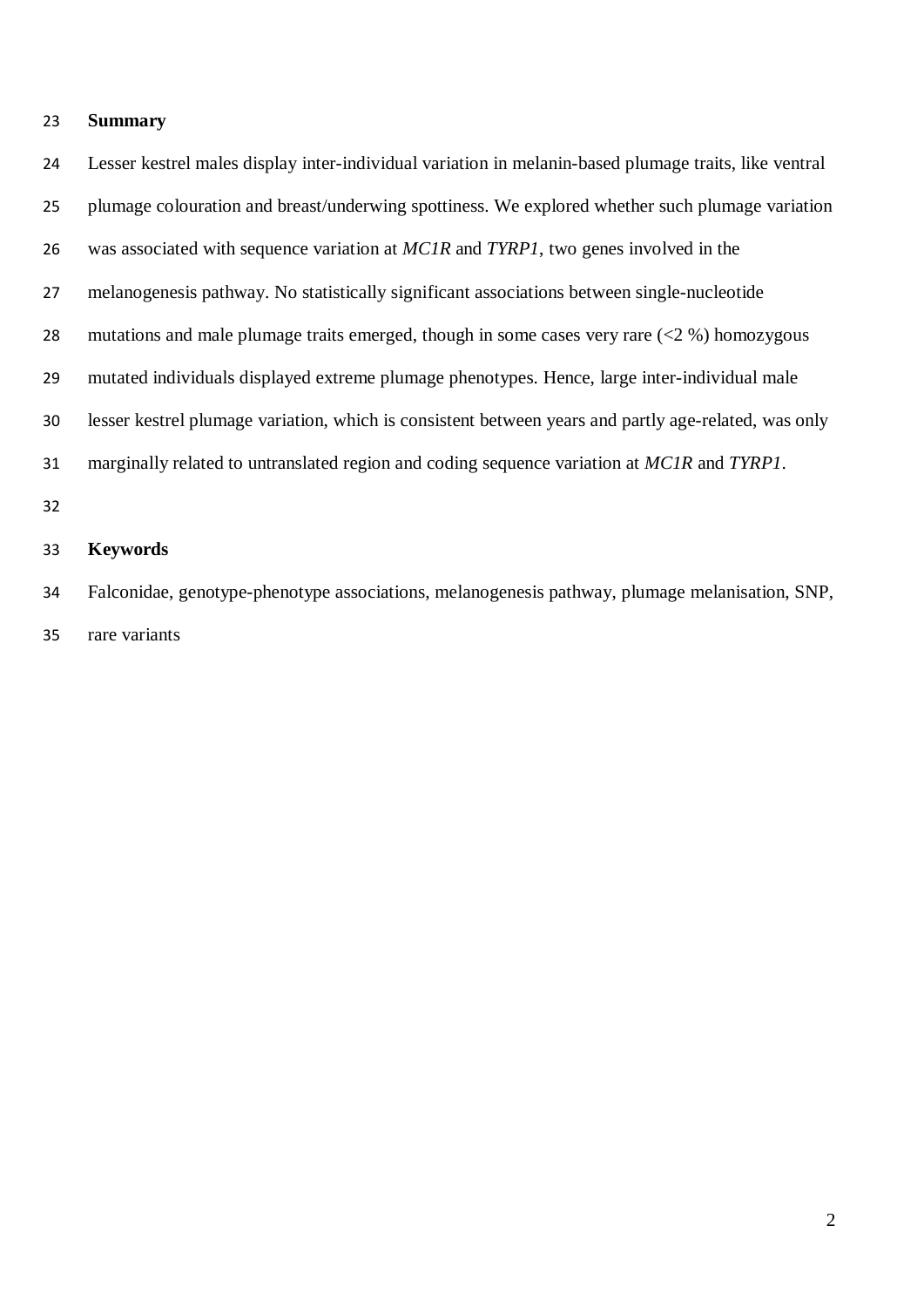Avian species show a remarkable diversity of plumage colouration patterns, which is maximally expressed whenever discrete colour morphs coexist within the same populations (i.e. plumage colour polymorphism; Galeotti et al. 2003). Such variability is mostly determined by different deposition of two different melanin forms, eumelanin (responsible for grey-black colouration) and pheomelanin (determining reddish-brown colouration). Variation in melanin-based traits may partly result from sexual selection, as such traits are often involved in intra– and/or inter-sexual signalling (Senar and Camerino 1998; Hoi and Griggio 2008). The final perceived colouration is determined by the different relative and absolute concentration of eu- and pheomelanin in feathers, which is known to be triggered by the *melanocortin-1-receptor* (*MC1R;* Ducrest et al. 2008). *MC1R* is a G protein-coupled receptor expressed in feather melanocytes, whose upregulation leads to an increase in eumelanin over pheomelanin production (Ducrest et al. 2008). At both inter- and intra-specific levels, variation in melanin-based colouration may be determined by mutations at *MC1R*. However, melanin-based colouration may also be determined by variation at other genes, especially in species with a complex eu/pheomelanin pattern. These genes include those influencing the switch between the production of the two melanin pigments either upstream (e.g. *ASIP, POMC*), or downstream of *MC1R* (e.g. *TYR* and *TYRP1*, *tyrosinase-related protein 1*; Bourgeois et al. 2016, 2017) and involved in melanosome migration (e.g. *SLC24A5*).

 The lesser kestrel (*Falco naumanni*) is a sexually dimorphic diurnal raptor whose adult males show large inter-individual variations in melanin-based traits involving reddish ventral plumage (light to dark reddish) and black spots on breast, belly and underwing coverts, which may vary between absent and very abundant (Figure 1). Previous studies reported an association between polymorphism of melanin-based plumage traits in Falconidae and genetic polymorphism at *MC1R* (Johnson et al. 2012) and *TYRP1* (Cortimiglia et al. 2017), a key gene for eumelanin production (Nadeau et al. 2007). In the present study, we measured the degree of plumage melanisation of 105 lesser kestrel males from a breeding population in Southern Italy (40°44'N-16°32'E) and sequenced their *MC1R* and *TYRP1* genes to examine whether single nucleotide polymorphisms (SNPs) at these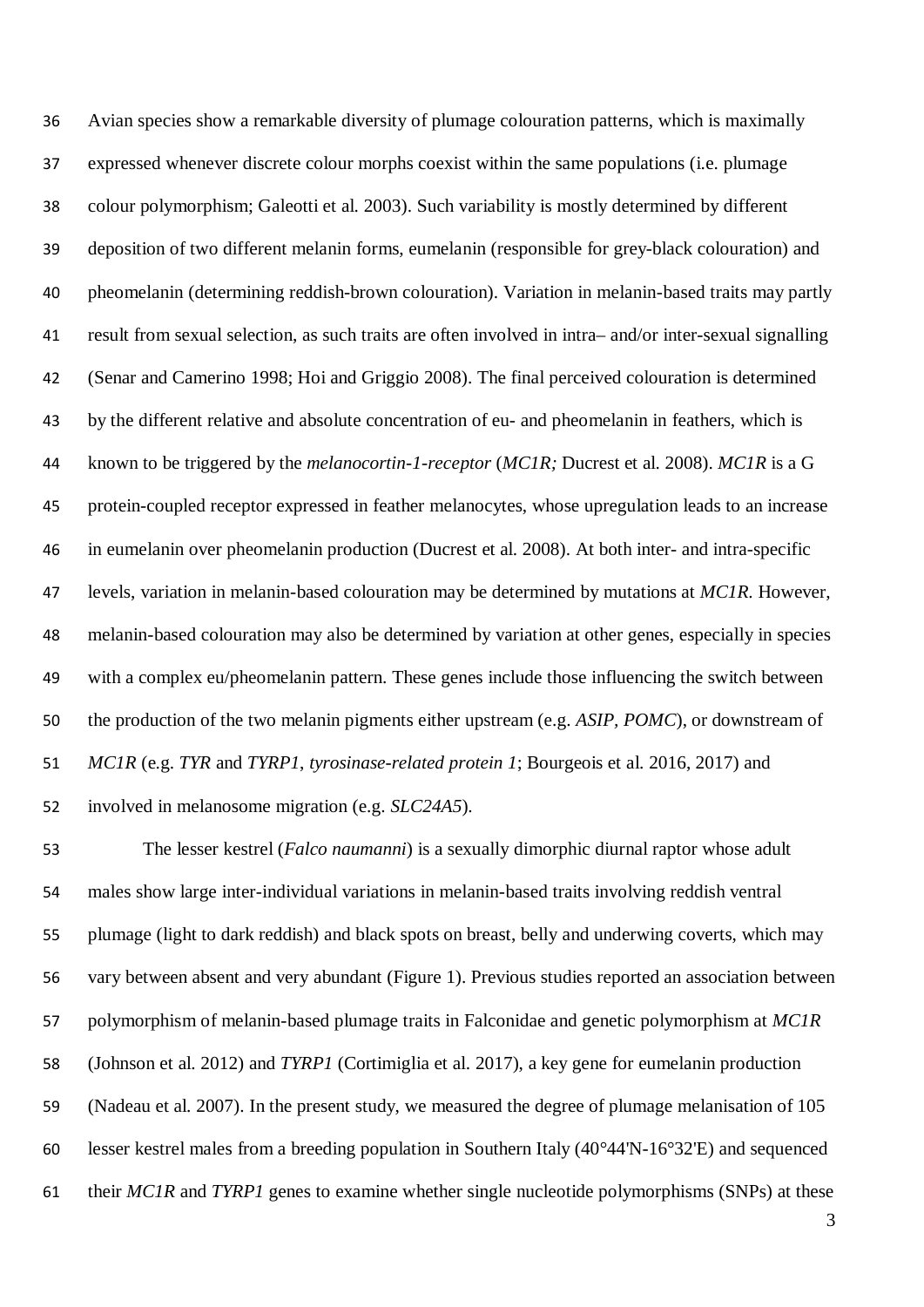genes were associated with inter-individual variation in ventral plumage colouration and black spot patterning of underparts.

 In May-July 2016, males were captured at the nest, individually marked (details in Podofillini et al. submitted) and photographed using a digital reflex camera (Canon EOS100D) including a colour reference chart (X-Rite ColorCheckerPassport) in each picture. Colour was standardised using Photoshop CS3 (v. 10.0) plugin InCamera (Bergman and Beehner 2008). To evaluate intensity of ventral plumage reddish colouration, we measured the median of red, green and blue components of pixels. Higher red/blue values were associated with darker reddish colouration. We used ImageJ software (v. 1.51) to isolate, count and measure the ventral and underwing spots by means of Auto Local Threshold plugin. Spot pattern was quantified by a principal components analysis on the average size of spots and on the areas covered by spots on vent and underwing. Only the first principal component was used in the statistical analysis since it explained >75% of the observed variance (hereafter 'spottiness'): higher spottiness values were associated with a greater spot coverage and larger spots.

 Genomic DNA was extracted from blood samples collected upon capture using Qiagen BioSprint®96DNA Blood Kit. PCR primers designed on *Falco cherrug* and *F. peregrinus* genomic sequences and PCR conditions are described in Table S1. Sequences of *TYRP1* (8 exons, 1969 bp), *MC1R* 5'- untranslated region (UTR;444 bp) and *MC1R* (959 bp) were obtained by Sanger sequencing of the purified DNA fragments corresponding to the different exons (Accession numbers: MG423585-MG423616). The *MC1R* and *TYRP1* 5'-UTR regions were sequenced as they may affect translation and transcription, because they may contain binding sites for transcription factors (San-Jose et al. 2015)*.* Sequences with forward and reverse primers were aligned and eye- checked using CodonCode Aligner (v. 7.0.1). Individuals were considered as heterozygous at a given locus if double peaks of half size were present in both strands. For *TYRP1*, we found four SNPs in its intron 1, one in exon 2 5'-UTR, and four in exons 2, 4 and 5; for *MC1R*, we found three SNPs in the 5'-UTR and fourteen in the coding sequence, only one of which was non-synonymous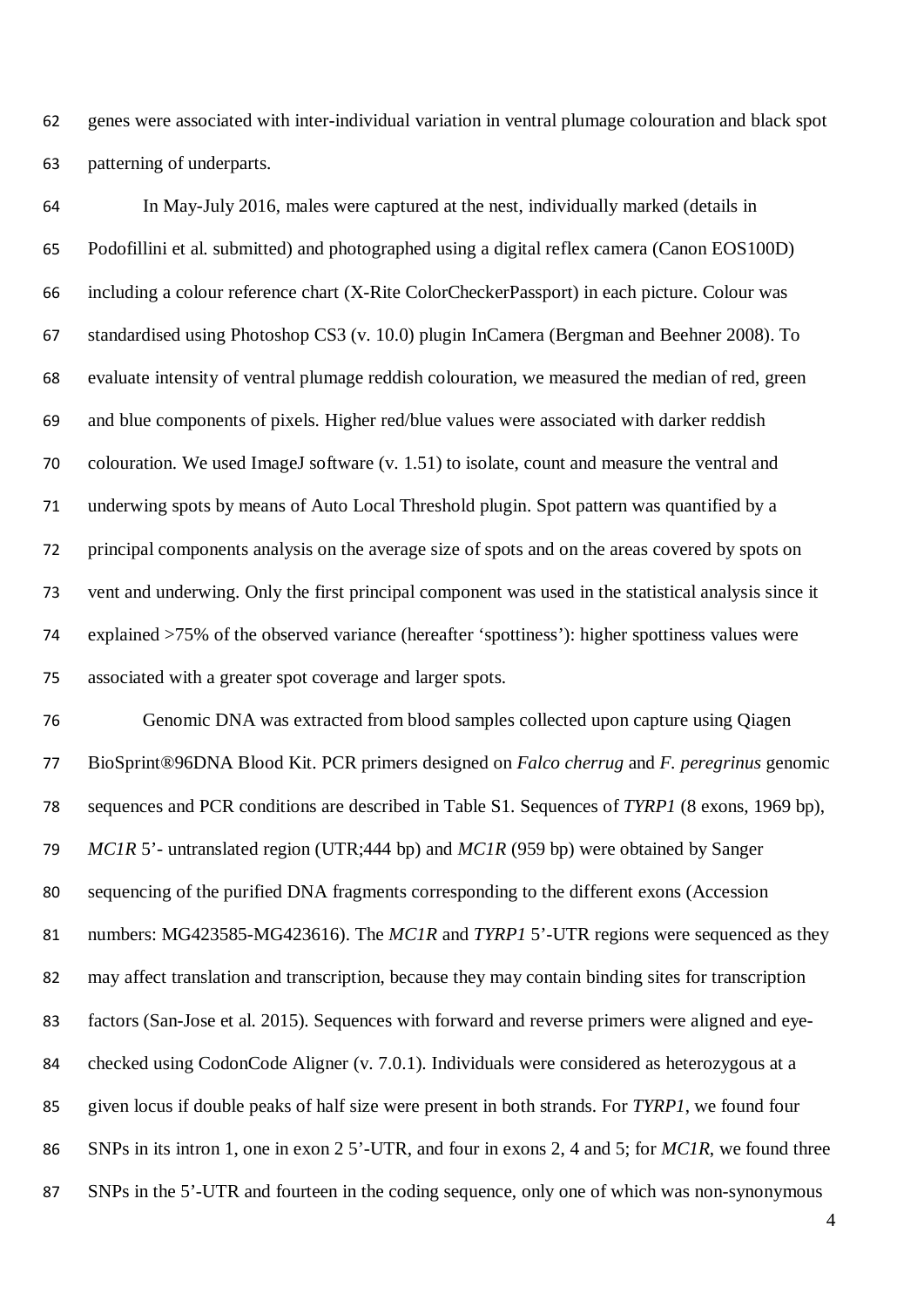(Table S2). The frequency of homozygous individuals for the mutated allele was generally low, ranging between 0% and 13% (Table S2).

 We tested the associations between each SNPs and plumage traits using the R *SNPassoc* package v. 1.9.2 (Gonzáles et al*.* 2007), assuming different modes of inheritance (codominant, dominant, recessive, overdominant, log-additive). 'False discovery rate' method was used to correct p-values for multiple testing; corrections were applied separately to each plumage trait and to each mode of inheritance.

 Since mutation expression on phenotypic traits was unknown, we explored whether individuals homozygous for the mutated allele have a different phenotypic expression compared to wild-type individuals. To this end, we calculated the 95% non-parametric bootstrap CIs (based on 5000 replicates) for both plumage traits of each locus homozygous for the wild-type allele (Table 1). We then checked whether melanin-based trait values of homozygous mutated individuals were included or not within the CIs of the phenotypic distribution of homozygous wild-type individuals. 101 The two plumage traits were not significantly associated ( $r = -0.06$ ,  $n = 94$ ,  $p = 0.58$ ), suggesting that ventral colouration and spottiness may be controlled by different pathways. SNP 103 variants were not significantly associated with ventral colouration (all  $p > 0.22$ ) nor spottiness (all p  $104 > 0.89$ ). However, plumage trait values for some rare homozygous variants (homozygous mutated  $\langle$  four individuals) were outside the 95% confidence intervals of the phenotypic distribution of wild- type homozygous individuals (ventral plumage colouration: loci *MC1R* 78C>T; 291G>A; 513C>T; 717A>G; -50C>A; spottiness: loci *MC1R* 513C>T; 717A>G; Table 1), suggesting that rare SNP variants may be associated with extreme melanin-based plumage phenotypes. Unfortunately, formal statistical testing was not feasible due to the very small number of homozygous genotypes for the mutated allele at these loci.

 Plumage variation of male lesser kestrel might be partly age-related, as in other raptor species (Dreiss et al. 2010; Lopez-Idiaquez et al. 2016). Since the exact age of individuals included in our study was unknown, we could not test for age effects on expression of plumage traits.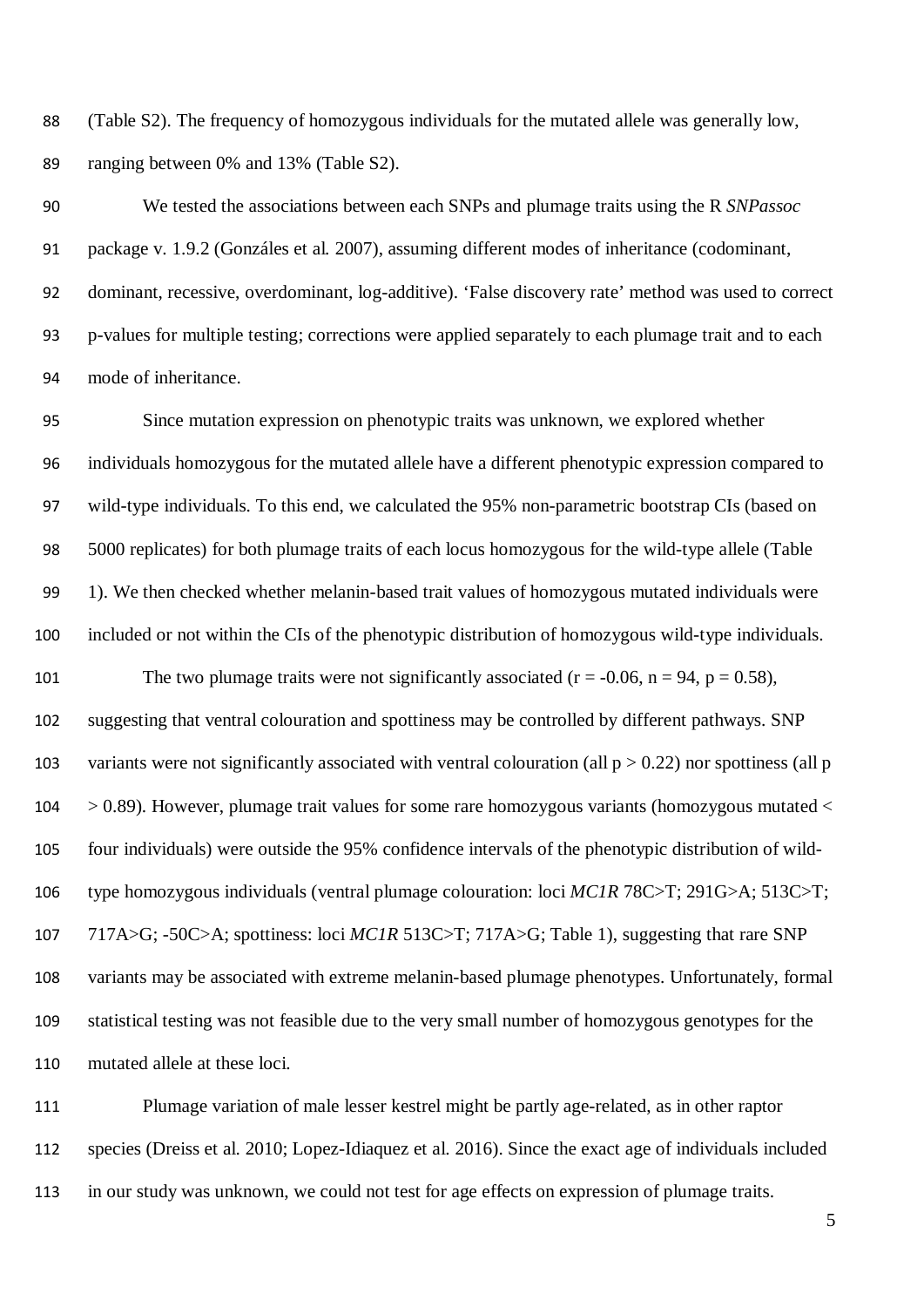However, in the subset of males recaptured during the subsequent year (2017), ventral plumage 115 colouration was significantly darker (paired-samples t-test,  $t_{20} = -2.93$ ,  $p < 0.01$ ) and spottiness 116 significantly lower ( $t_{16} = 3.60$ , p < 0.01). Trait expression was significantly positively correlated 117 between years (ventral plumage:  $r = 0.48$ ,  $n = 21$ ,  $p = 0.03$ ; spottiness:  $r = 0.81$ ,  $n = 17$ ,  $p < 0.001$ ). Among-year changes explained ca. 7% of the variance in both plumage traits (variance of year effect calculated from mixed models with bird identity as random factor according to Nakagawa and Schielzeth 2013).

 To date, bird studies have investigated the role of *MC1R* in determining discrete colour morphs, while the association between *MC1R* sequences variation and continuous traits received less attention (Bourgeois et al. 2016; San-Jose et al., 2015). Our findings suggest that inter- individual variation in continuous melanin-based plumage traits is not strongly explained by SNPs in the coding and UTR regions of these two candidate genes, despite some rare mutations were associated with extreme phenotypes. Large intra-specific variation in male melanin-based plumage colouration may thus mostly depend on local changes in expression of genes involved in the melanogenesis pathway, variations in other genes (e.g. Bourgeois et al. 2017) or epigenetic modifications of gene sequences, as well as a combination of these possibilities (San-Jose and Roulin 2017). Future studies might also evaluate whether aging operates as a regulator of the expression of melanogenesis pathway genes.

#### **Acknowledgements**

 We thank C. Simon for assistance with laboratory work and L. M. San-Jose for useful suggestions. We also thank two anonymous reviewers for useful suggestions. Study from the Naumanni76 team (paper#03).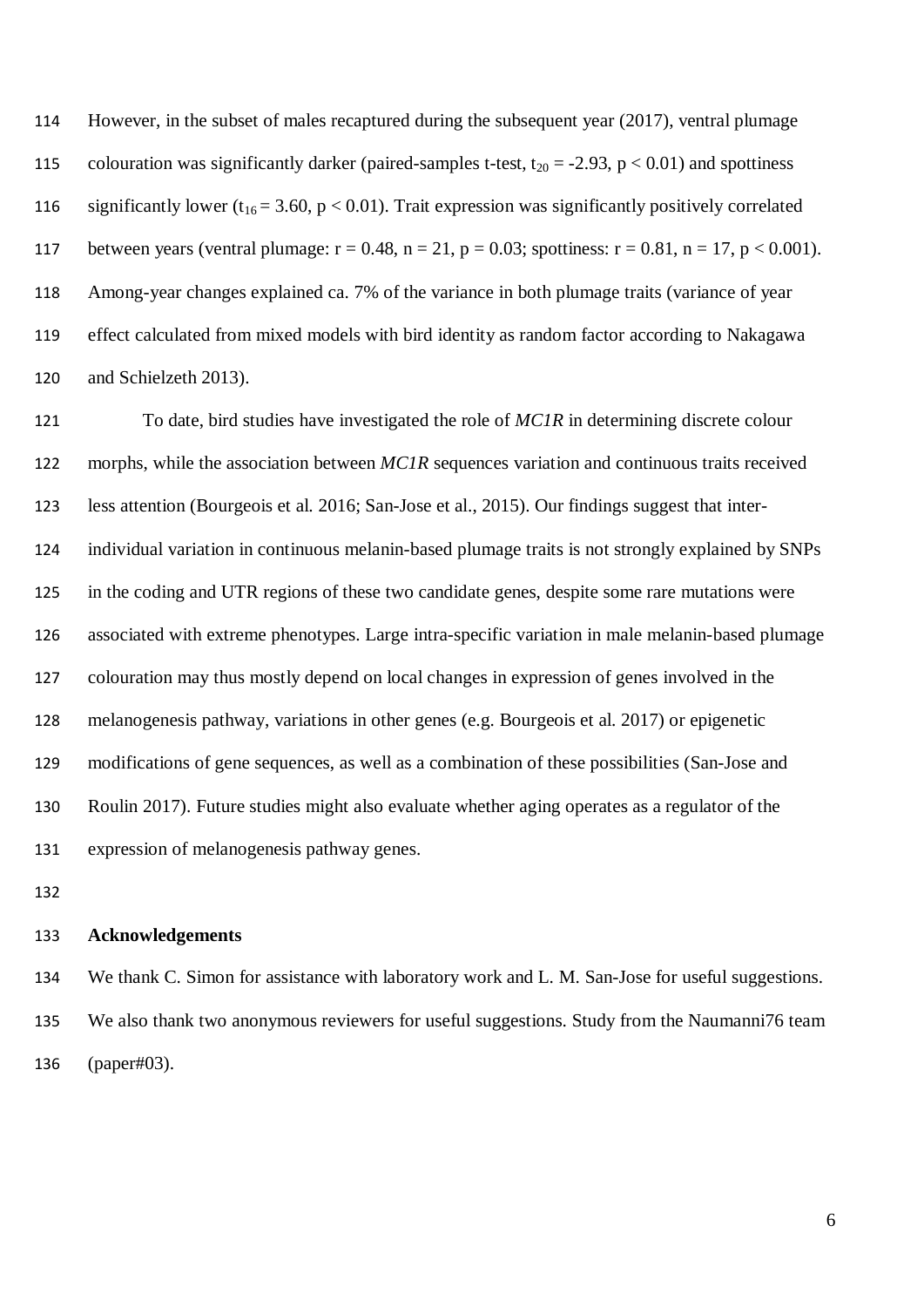#### **References**

- Bergman TJ, Beehner JC (2008) A simple method for measuring colour in wild animals: validation and use on chest patch colour in geladas (*Theropithecus gelada*). Biol J Linn Soc 94, 231- 240. (doi: 10.1111/j.1095-8312.2008.00981.x)
- Bourgeois YX, Bertrand JA, Delahaie B, Cornuault J, Duval T, Milá B, Thébaud C (2016) Candidate gene analysis suggests untapped genetic complexity in melanin-based pigmentation in birds. J Hered 107, 327-335. https://doi.org/10.1093/jhered/esw017
- Bourgeois YX, Delahaie B, Gautier M, Lhuillier E, Malé PJG, Bertrand JA, Cornuault J,
- Wakamatsu K, Bouchez O, Mould C, Bruxaux J, Holota H, Milá B, Thébaud C (2017) A novel locus on chromosome 1 underlies the evolution of a melanic plumage polymorphism in a wild songbird. R Soc Open Sci, 4 160805 https://doi.org/10.1098/rsos.160805
- Cortimiglia C, Castiglioni B, Pizzi F, Stella A, Capra E (2017) Involvement of tyrosinase-related protein 1 gene in the light brown plumage phenotype of *Falco cherrug*. Anim Genet 48, 125-126 https://doi.org/10.1111/age.12506
- Dreiss AN, Roulin A (2010) Age-related change in melanin-based coloration of Barn owls (*Tyto alba*): females that become more female-like and males that become more male-like perform better. Biol J Linn Soc 101, 689-704. https://doi.org/10.1111/j.1095-8312.2010.01503.x
- Ducrest AL, Keller L, Roulin A (2008) Pleiotropy in the melanocortin system, colouration and behavioural syndromes. Trends Ecol Evol 23, 502-510.
- https://doi.org/10.1016/j.tree.2008.06.001
- Galeotti P, Rubolini D, Dunn PO, Fasola M (2003) Colour polymorphism in birds: causes and functions. J Evol Biol 16, 635-646. https://doi.org/ 10.1046/j.1420-9101.2003.00569.x
- González JR, Armengol L, Sole X, Guino E, Mercader JM, Estivill X, Moreno J (2007) SNPassoc: an R package to perform whole genome association studies. Bioinformatics 23, 654-5. https://doi.org/10.1093/bioinformatics/btm025
- Hoi H, Griggio M (2008) Dual utility of a melanin-based ornament in bearded tits. Ethology, 114 1094-1100. https://doi.org/10.1111/j.1439-0310.2008.01566.x
- Lopez-Idiaquez D, Vergara P, Fargallo JA, Martinez-Padilla J (2016) Old males reduce melanin- pigmented traits and increase reproductive outcome under worse environmental conditions in common kestrels. Ecol Evol 6, 1224-1235. https://doi.org/10.1002/ece3.1910
- Nadeau NJ, Mundy NI, Gourichon D, Minvielle F. (2007) Association of a single-nucleotide substitution in *TYRP1* with roux in Japanese quail (*Coturnix japonica*). Anim Genet 38, 609-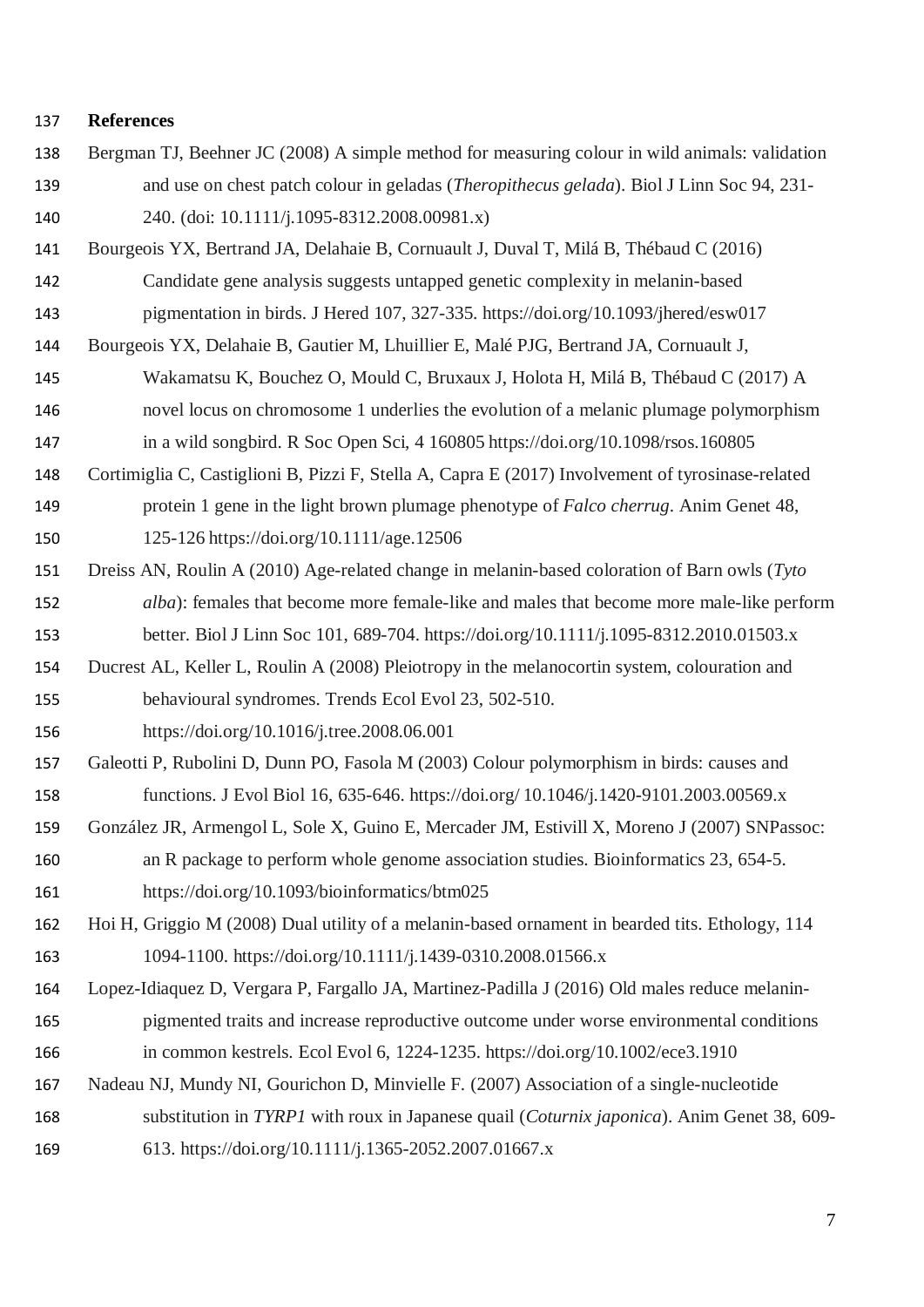- 170 Nakagawa S, Schielzeth H (2013) A general and simple method for obtaining  $R^2$  from generalized linear mixed-effects models. Methods Ecol Evol 4, 133-142. https://doi.org/10.1111/j.2041- 210x.2012.00261.x
- San-Jose LM, Ducrest AL, Ducret V, Béziers P, Simon C, Wakamatsu K, Roulin A (2015) Effect of the MC1R gene on sexual dimorphism in melanin-based colorations. Mol Ecol 24, 2794- 2808. https://doi.org/10.1111/mec.13193
- San-Jose LM, Roulin A (2017) Genomics of coloration in natural animal populations. Phil Trans R Soc B, 372, 20160337. https://doi.org/10.1098/rstb.2016.0337
- 178 Senar J C, Camerino M (1998) Status signalling and the ability to recognize dominants: an
- experiment with siskins (*Carduelis spinus*). Proc R Soc B 265, 1515-1520.
- https://doi.org/10.1098/rspb.1998.0466